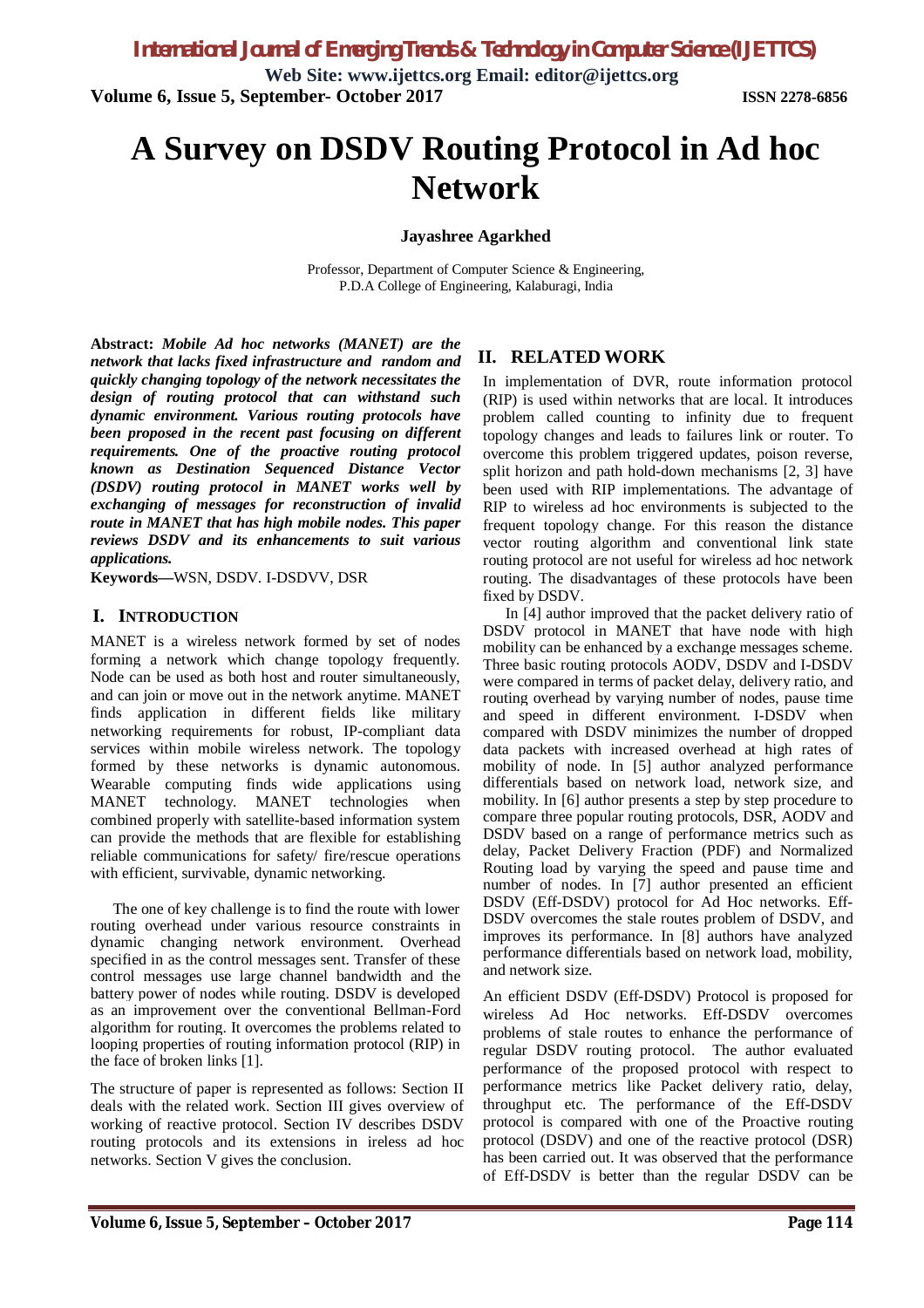## *International Journal of Emerging Trends & Technology in Computer Science (IJETTCS)*

**Web Site: www.ijettcs.org Email: editor@ijettcs.org**

## **Volume 6, Issue 5, September- October 2017 ISSN 2278-6856**

illustrated by considering working of these reactive and proactive routing protocols as discussed in next.

## **III. WORKING OF REACTIVE ROUTING PROTOCOL**

DSR protocol [8, 9] is reactive routing protocol that is based on source routing technique. The source determines the sequence of nodes through which packets can be forwarded. This route information is placed in packet's header explicitly. DSR uses Route discovery technique to builds routes when it is demanded. A source initiates route discovery by flooding the query messages throughout the entire network to seek a route to the destination. Every query message stores the sequence of hops it passed throughout the network in the header of the message. Query on reaching the destination, the destination node send reply packet with the route present in the query packet as a copy back to source. The route learnt by reply packet specifies complete routes to desired destinations. These routes are stored in route caches.

These routes are followed by data packets. In case of route failure detection, an error packet is sent backward to the source. If the route contains the failed link, then all routes in the route caches are erased for all intermediate nodes on the path. To get a new route, a fresh route discovery is initiated. One unique advantage of DSR is a source routing. Routing loops are not formed as route is part of packet itself. And can also be easily detected and eliminated. It uses source routing where the whole route is carried as an overhead and does not use periodic routing messages. Due to these constraints DSR has limited scope.

## **IV. WORKING OF PROCTIVE ROUTING PROTOCOL**

From the wide literature survey, the study is motivated to understand working of DSDV routing protocol.

## **A. DSDV Proactive Routing Protocol**

DSDV is a proactive, distance vector protocol which uses the Bellmann -Ford algorithm. DSDV [10] is a hopby-hop distance vector routing protocol. It is proactive routing protocolwhere each network node maintains a routing table. Each entry to routing table contains information of the next-hop node to reach destination and number of hops to reach the destination. Periodical broadcasts of routing updates attempt to keep the routing table completely updated at all times. DSDV uses sequence numbers to avoid loop and maintain the freshness of a route. A route 2 is considered more favorable than 1 if route 2 has a greater sequence number or, if the routes have the same sequence number then route 2 has lower hopcount. The sequence number for a route is set by the destination node and increased by one for every new originating route advertisement. When a node along a path detects a broken route to a destination D, it advertises its route to D with an infinite hop-count and a sequence number increased by one.

## *Advantages:*

i. DSDV solves the routing loop problem

#### *Limitations:*

- i. Uses more battery power, due to frequent update of its routing
- ii. Utilize bandwidth even in case of when the network is idle

## **B. Improvement of DSDV (I-DSDV)**

The DSDV has the low packet delivery. This is caused by the use of stale routes when links are broken [11-13]. In presence of stale route, DSDV finds a valid route to reach the destination. The packets are transferred through other neighbours that may have routes to the required destination. When an immediate link from the node say '2' to the desired destination say '5' breaks, the proposed protocol creates a temporary link through a neighbour which has a valid route to the desired destination. The temporary link is established by transfer of message like one-hop ROUTE-REQUEST and ROUTE-ACK. When the node '2' finds broken next hop link, it then broadcasts a message one-hop i.e. ROUTE-REQUEST packet to all its one hop neighbours as shown in figure 2. Then the neighbours respond by returning the ROUTE-ACK if it contains a valid route to the desired destination and the node '2' is not the next hop on the route from the neighbour to the desired destination.

Every entry in the route table consists of an additional entry for route update time. This required update time is enclosed in the ROUTE-ACK packet and it is used in choosing a temporary route. On reception of multiple ROUTE-ACK that have the same number of minimum hops, ad hoc host '2' chooses the route that has the latest update time. Figure 3 shows how node '2' creates a temporary route to the destination '5', when the intermediate link from '2' to '1' is found to be broken, node '2' suspends sending of the packets as depicted in figure 3. After which it broadcasts ROUTE-REQUEST packets to its immediate one hop neighbours. The Ad Hoc node 7 and 6 responds by specifying hop count and the route update time in ROUTE ACK packets and send it to Ad Hoc node 2.



Fig. 1: Link from node 2 to node 1 is broken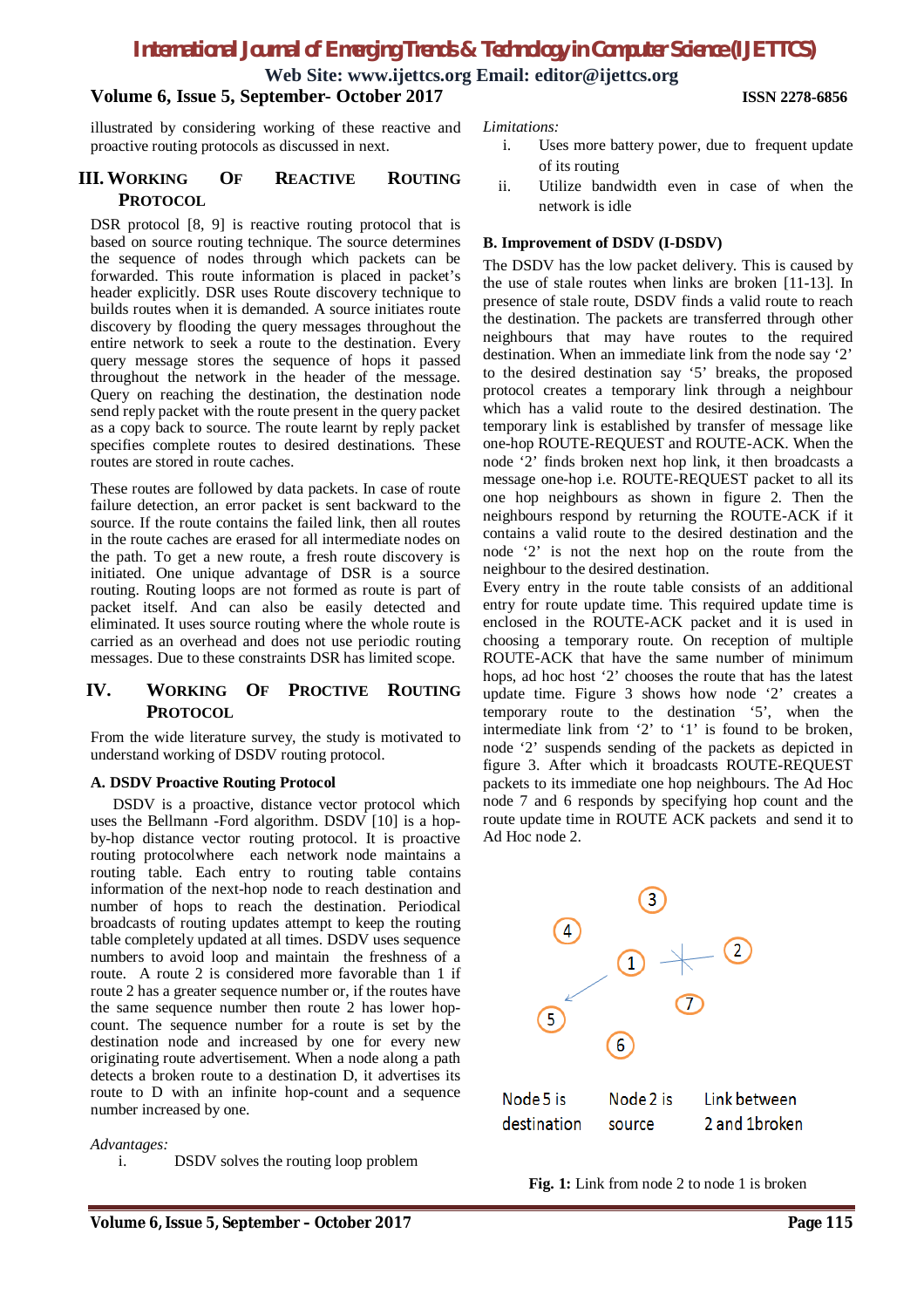## *International Journal of Emerging Trends & Technology in Computer Science (IJETTCS)*

**Web Site: www.ijettcs.org Email: editor@ijettcs.org Volume 6, Issue 5, September- October 2017 ISSN 2278-6856**

next neighbour 7



| Node 5 is   | Node 2 is | Link between  |
|-------------|-----------|---------------|
| destination | source    | 2 and 1broken |

**Fig. 2:** Node 2 broadcast route request to its entire neighbor



**Fig. 3:** Node 2 establish a provisional route to the required destination 5

source

In DSDV determining the maximum setting time is very difficult. One aspect is DSDV lack to provide multi-path routing. The destination central synchronization suffers from latency problem. It has extreme overhead of communication by use of updates performed periodically and triggered updates. Complete routing table has to be maintained by each node. Also DSDV will uncover the problems of all DSDV. It suffers from the unidirectional links problem.

## **C. Efficient DSDV (Eff – DSDV) Protocol**

DSDV suffers from low packet delivery ratio as it uses stale routes when links are broken. The packets are forwarded in network through other neighbors who may have routes to the desired destination.

#### *Working Principle:*

destination

When the link between host and destination breaks, the proposed protocol builds a another temporary link through other neighbor that has a valid route to the desired

destination. The temporary link is created by sending onehop ROUTE-REQUEST and ROUTE-ACK messages. The intermediate node on finding the next hop broken link, broadcasts a one-hop ROUTE-REQUEST packet to all its neighbors. In turn, the neighbors return the ROUTE-ACK if it has a valid route to the destination and the host is not the next hop on the route from the neighbor to the destination. It has been found after analysis that the performance of Eff-DSDV is superior to regular DSDV and sometimes better than DSR in certain cases [**7**].

#### *Advantages:*

- i. Performance of Eff-DSDV is better than DSDV
- ii. Support high packet delivery

Limitations:

i. As number of nodes increase routing overhead increases

## **V. CONCLUSION**

MANET is group of mobile nodes which does not have fixed infrastructure. The performance of the MANET depends upon largely on the routing mechanism used. DSDV being a proactive routing protocol minimize routing delay by use of routing table and resolves the routing loop problem. I-DSDV advantage of reduced packets drop rate. This paper reviews the DSDV routing protocol and its extensions for improved performance.

## **REFERENCES**

- [1] He, Guoyou. "Destination-sequenced distance vector (DSDV) protocol." Networking Laboratory, Helsinki University of Technology (2002): 1-9.
- [2] Schmid, Andreas, and Christoph Steigner. "Avoiding counting to infinity in distance vector routing." Telecommunication Systems 19.3 (2002): 497-514.
- [3] Tanenbaum, Andrew S. "Computer Networks. Prentice Hall PTR." Ney Jersey (1996).
- [4] Rahman, Abdul Hadi Abd, and Zuriati Ahmad Zukarnain. "Performance comparison of AODV, DSDV and I-DSDV routing protocols in mobile ad hoc networks." European Journal of Scientific Research 31.4 (2009): 566-576.
- [5] Morshed, Md Monzur, et al. "Performance evaluation of DSDV and AODV routing protocols in mobile adhoc networks." New Trends in Information Science and Service Science (NISS), 2010 4th International Conference on. IEEE, 2010.
- [6] He, Guoyou. "Destination-sequenced distance vector (DSDV) protocol." Networking Laboratory, Helsinki University of Technology (2002): 1-9.
- [7] Johnson, David, Yin-chun Hu, and David Maltz. The dynamic source routing protocol (DSR) for mobile ad hoc networks for IPv4. No. RFC 4728. 2007.
- [8] Johnson, David B., and David A. Maltz. "Dynamic source routing in ad hoc wireless networks." Mobile computing (1996): 153-181.